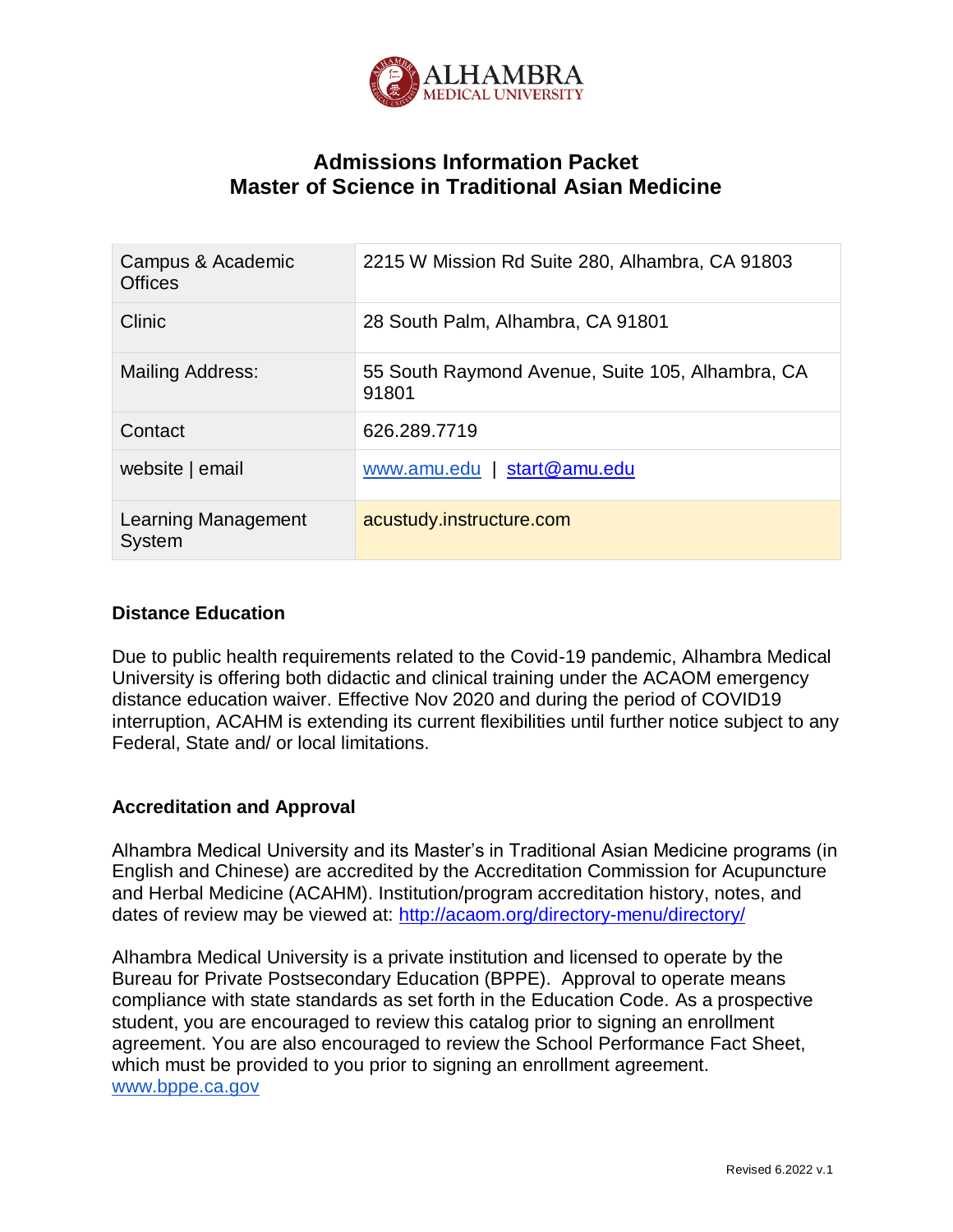

Several states, including California, have a governmental agency that governs, supervises and controls the licensure and practice of acupuncture. In California, the Acupuncture Board is responsible for such duties.

The Master's program is approved by the California Acupuncture Board. Graduates who have successfully completed all graduation requirements are eligible to sit for the California Acupuncture Licensing Examination (CALE). The Acupuncture Board is an autonomous body under the umbrella of the Department of Consumer Affairs, which licenses and regulates acupuncturists in California. Pursuant to Business and Professions Code section 4925 et seq., the board administers an examination that tests an applicant's ability, competency, and knowledge in the practice of an acupuncturist; issues licenses to qualified practitioners; approves and monitors students in tutorial programs; approves acupuncture schools and continuing education providers and courses; and enforces the Acupuncture Licensure Act. [www.acupuncture.ca.gov](http://www.acupuncture.ca.gov/)

If you desire to practice in another state, it is recommended that you contact that state's medical board or other appropriate agency, for licensure requirements. The NCCAOM's website provides information regarding the various degree and other certification requirements for all fifty states.

The National Certification Commission for Acupuncture and Oriental Medicine (NCCAOM®) is a non-profit 501(c)(6) organization established in 1982. The NCCAOM is the only national organization that validates entry-level competency in the practice of acupuncture and Oriental medicine (AOM) through professional certification. NCCAOM certification or a passing score on the NCCAOM certification examinations are documentation of competency for licensure as an acupuncturist by 43 states plus the District of Columbia which represents 98% of the states that regulate acupuncture. [www.nccaom.org](http://www.nccaom.org/)

The Master's program prepares the students to be employed as Acupuncturist (Standard Occupational Code (SOC) for Acupuncturists from the U.S. Bureau of Labor Statistics (BLS) as SOC – 29-1291). Detail information about the list of Standard Occupational Code (SOC) can be looked at:

[https://www.bls.gov/soc/2018/major\\_groups.htm#29-0000](https://www.bls.gov/soc/2018/major_groups.htm#29-0000)

Alhambra Medical University publishes a checklist information to guide the graduates from the program related with the information of the acupuncturist licensure checklist and eligibility across the states in the U.S. once they have graduated from the AMU Master's program. This checklist can be accessed in [here](https://drive.google.com/drive/folders/1hPy7kkMa2NZ_iN4X1IIPGPdkt6dznriD?usp=sharing) (this checklist maybe updated according to the current available information). Prospective and current students may inquire to the Dean of Students for more information or advice regarding licensure to practice acupuncture and traditional medicine in the state of California or outside of California. The list of states for which AMU Master program curriculum meets, does not meet or unable to determine to meet each state educational requirements can be inquired as well to the Dean of Students. Graduates are required to directly inquire to the local governing state board to acquire more accurate and detail information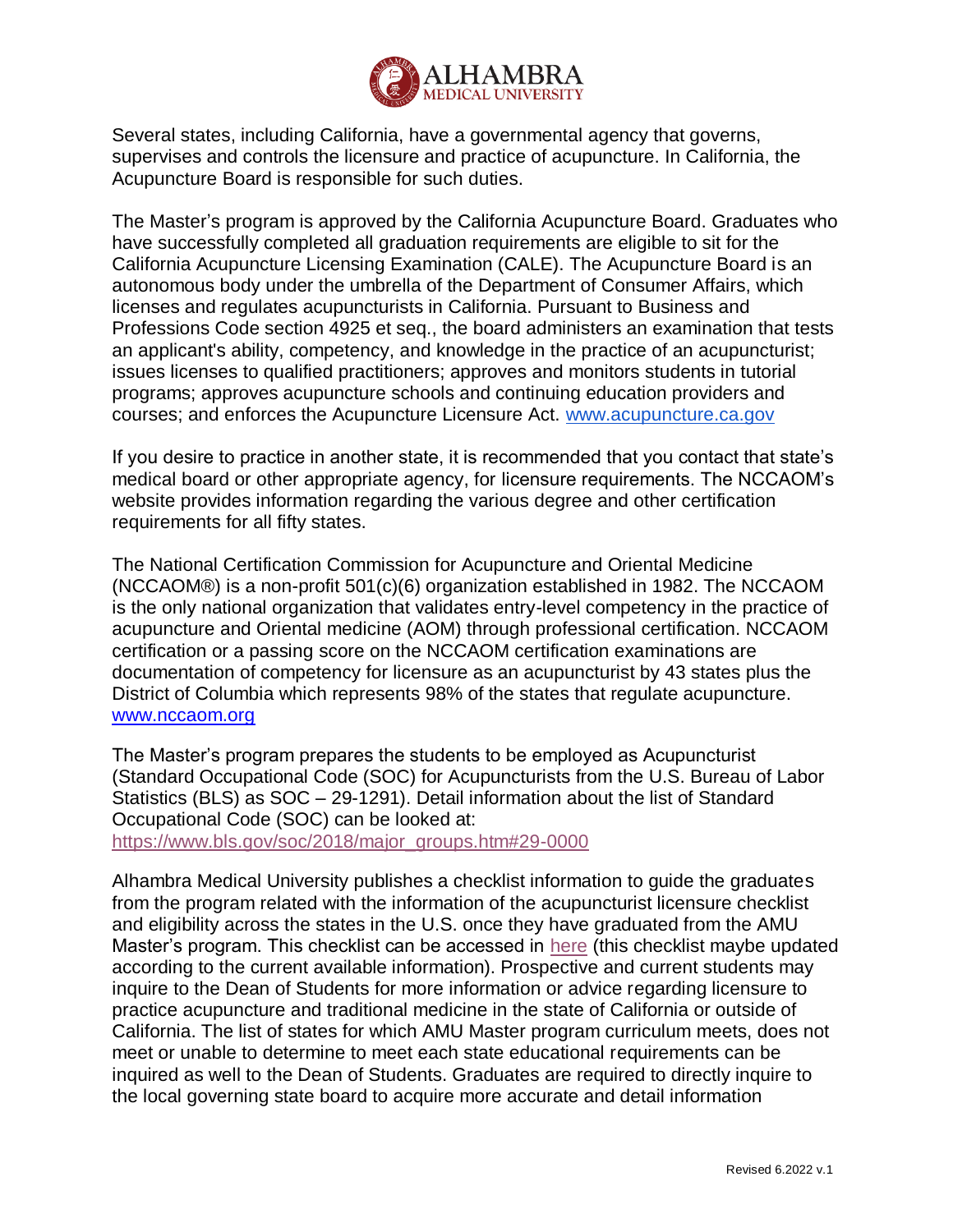

regarding eligibility, requirements and procedures to practice acupuncture and traditional medicine in the related state.

### **Academic Operational**

The University operates on a quarter system and applications are accepted for program four times a year in January, April, July and October.

#### **Admissions Requirements**

The Master's Program Admissions requirements are as follows:

- 1. The satisfactory completion of 60 semester/90 quarter units (equivalent to approximately two academic years) of education at a baccalaureate level with a minimum cumulative grade point average of 2.25. This course work must be completed at an institution accredited by an agency recognized by the U. S. Department of Education or, in the case of foreign candidates, recognized by the appropriate agency in that country.
- 2. A completed and signed application form along with the non-refundable application fee. (U.S. citizens/residents: \$100; international students: \$150)
- 3. Provide Official Transcript(s) from all colleges and/or universities attended. If the transcripts are from a country where English is not the primary language, they must be translated into English and must be sent to a reputable foreign credentials evaluation agency to evaluate equivalent levels of educational achievement in the U.S.
- 4. Two recommendation letters.
- 5. A personal essay describing yourself and your interest in medicine.
- 6. Two recent 2"x2" color headshot photos.
- 7. An interview with a member of the Admissions Team.

Alhambra Medical University welcomes students from foreign countries. We are authorized by the US Department of Homeland Security to issue an I-20 and enroll nonimmigrant international students into the MSTAM program only.

For international applicants, in addition to the above requirements, the following must also be submitted:

- 1. A financial statement showing at least \$22,000 in assets to verify the availability to pay educational and living expenses for one year.
- 2. A copy of a passport that is valid for at least 6 months after the date of entry into the US for the purposes of education at our institution.
- 3. Applicants currently studying in the United States on an F-1 visa must submit a photocopy of their I-94 form, I-20 form, visa, and the first page of the passport. A completed transfer release form must be sent to AMU by the school from which the applicant is transferring.
- 4. Additional fees may apply for postage and handling overseas/expedited mailing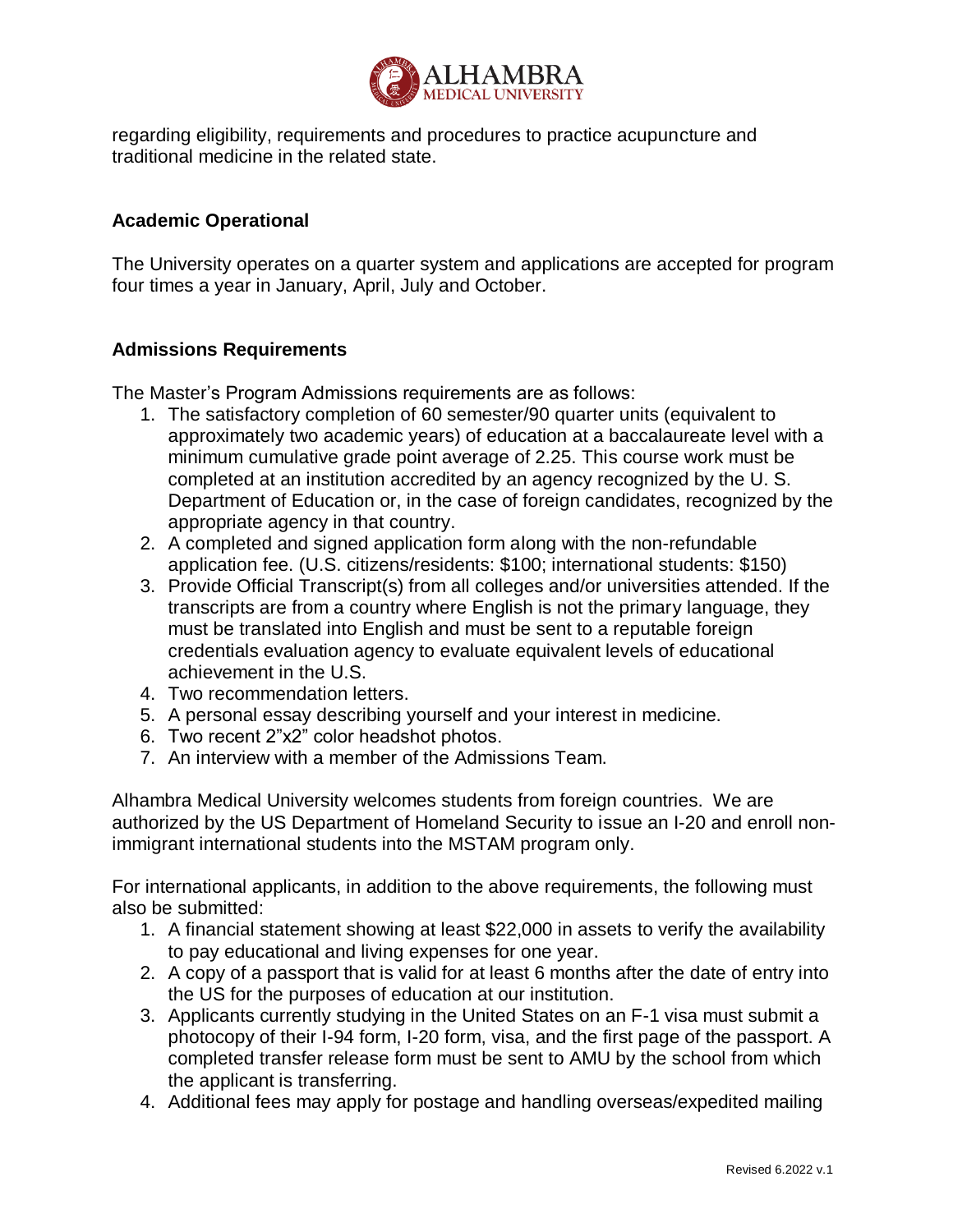

## **Language of Study in MSTAM Program**

The didactic part of the MSTAM program is currently offered in two languages: English and Mandarin Chinese. Clinical training is taught in English only.

## **English Language Proficiency Requirements**

English language competency is required in accordance with the Admissions requirements. English language competency must be demonstrated by all students prior to admissions through the completion of one of the following:

- 1. Four (4) years at a U.S. high school demonstrably delivered in English;
- 2. At least two-years (60 semester credits or 90 quarter credits) of undergraduateor graduate-level education in an institution accredited by an agency recognized by the U.S. Secretary of Education;
- 3. At least two-years (60 semester credits or 90 quarter credits) of undergraduateor graduate-level education demonstrably delivered in English;
- 4. High school or two-years (60 semester credits or 90 quarter credits) of undergraduate- or graduate-level education in an institution in one of the following countries or territories: American Samoa, Anguilla, Antigua & Barbuda, Australia, Bahamas, Barbados, Belize, Bermuda, Botswana, British Virgin Islands, Cameroon, Canada (except Quebec), Cayman Islands, Christmas Island, Cook Islands, Dominica, Federated States of Micronesia, Fiji, The Gambia, Ghana, Gibraltar, Grenada, Guam, Guyana, Ireland, Isle of Man, Jamaica, Kenya, Lesotho, Liberia, Malawi, Montserrat, Namibia, New Zealand, Nigeria, Norfolk Island, Papua New Guinea, Philippines, Pitcairn Islands, Sierra Leone, Singapore, South Africa, South Sudan, St. Helena, St. Kitts & Nevis, St. Lucia, St. Vincent & the Grenadines, Swaziland, Tanzania, Trinidad and Tobago, Turks and Caicos Islands, United Kingdom, U.S. Virgin Islands, Uganda, Zambia, Zimbabwe.
	- a. In all cases, English must have been both the language of instruction and the language of the curriculum used
- 5. Completion one of the following assessments at the required level:
	- a. Test of English as a Foreign Language Internet-based Test (TOEFL iBT) acceptable score: total score 61
	- b. International English Language Testing System (IELTS), academic format - acceptable score: overall band score 6.0
	- c. Duolingo English Test acceptable score: 90
	- d. China Standard of English Language (CSE) acceptable score: CSE 6
	- e. Cambridge First Certificate in English (FCE) acceptable score: C
	- f. Cambridge English Advanced (CAE) acceptable score: C
	- g. Common European Framework Reference (CEFR) acceptable score: B2
	- h. Occupational English Test (OET) acceptable score: 250, C
	- i. Pearson Test of English (PTE), academic acceptable score: overall score 45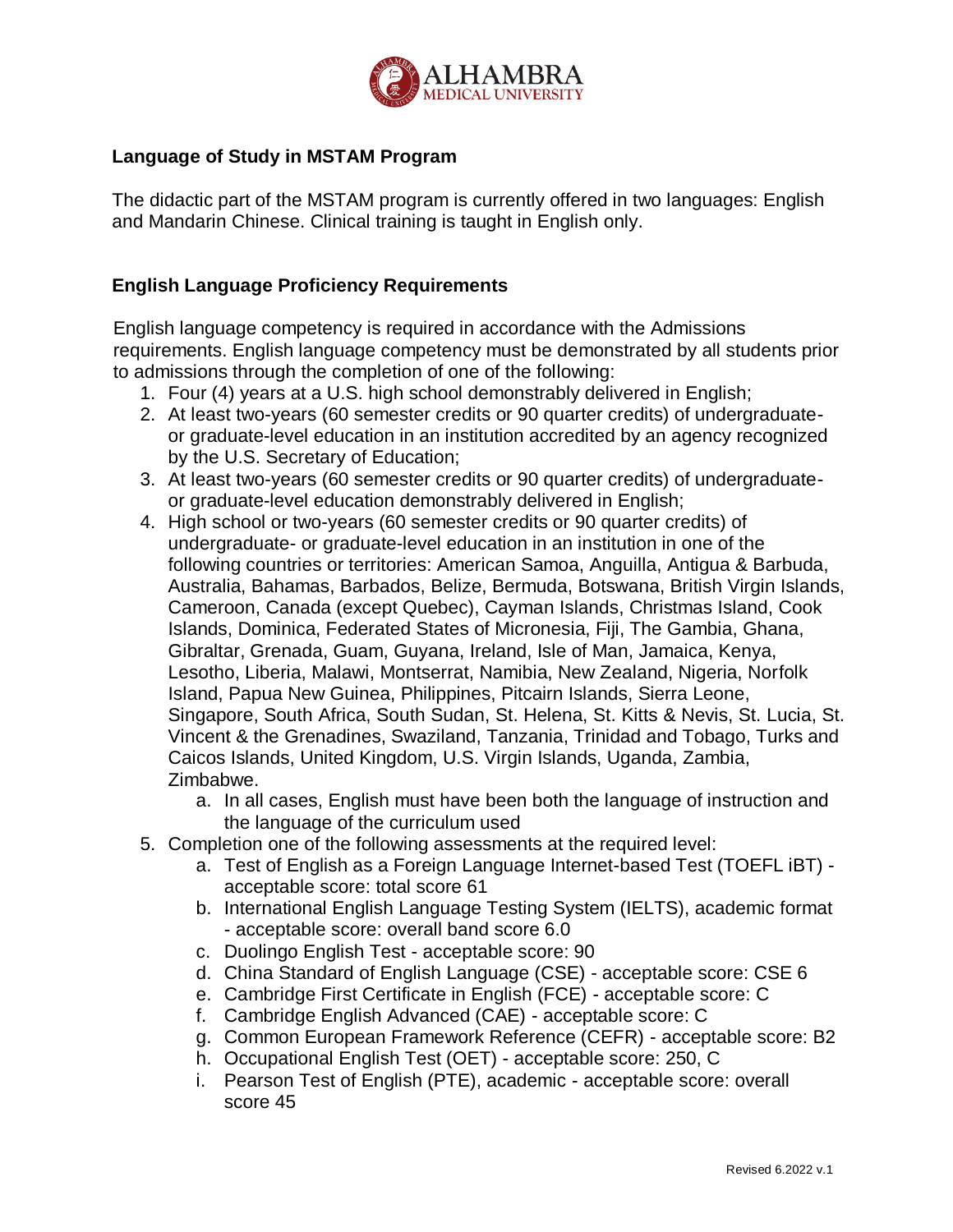

#### **Admissions Review Process**

Once all application packages and all supporting documents have been received, the applicant will be contacted for a personal interview with one of the members of the admissions team. Following the interview, the application file will be reviewed by the admissions. The applicant will be notified in writing once a decision has been made by the admissions. Students who are fully admitted are expected to commence enrollment in the quarter they are admitted.

All new students admitted into the program will be provided with the new student orientation and registration session. The orientation reviews the institution and program related curriculum, policy and procedures. Please contact the admissions office for assistance prior to orientation for assistance [\(start@amu.edu\).](mailto:start@amu.edu))

#### **Transfer Credit**

The Master's program accepts transfer credits towards its program that it judges to be equivalent to its requirements for graduation. Before transfer credit will be awarded, all official transcripts containing the coursework for which the prospective student seeks credit must be received by the Office of Admission. The following guidelines apply:

- Only transfer credit for actual coursework successfully completed at a college or university accredited by an agency recognized by the U.S. Department of Education or, in the case of foreign institutions, recognized by the appropriate government agency.
- Credits earned more than five (5) years prior to admission may only be accepted for transfer after validating and documenting that the student has retained the content knowledge and competencies of the respective course(s) for which transfer credits are being assessed.
- For institutions approved by the California Board of Acupuncture, 100% transfer credit may be awarded, provided that the actual coursework to be transferred has been successfully completed and is equivalent to the relevant required coursework.
- For candidates applying from institutions not approved by the California Board of Acupuncture, but are accredited by ACAHM or from foreign institutions which are evaluated as the equivalent of a regionally accredited college in the U.S., the following guidelines will apply:
	- 1. Up to 100% transfer credit may be awarded for courses completed successfully in basic sciences, clinical medicine, case management, practice management, public health, and professional development if the actual number of hours completed is equal to or greater than that required.
	- 2. Up to fifty percent (50%) credit, by transfer or challenge exam, for clinical practice and instruction in acupuncture and Oriental medicine principles, theories and treatment procedures may be awarded. The actual number of hours completed must be equal to or greater than that required by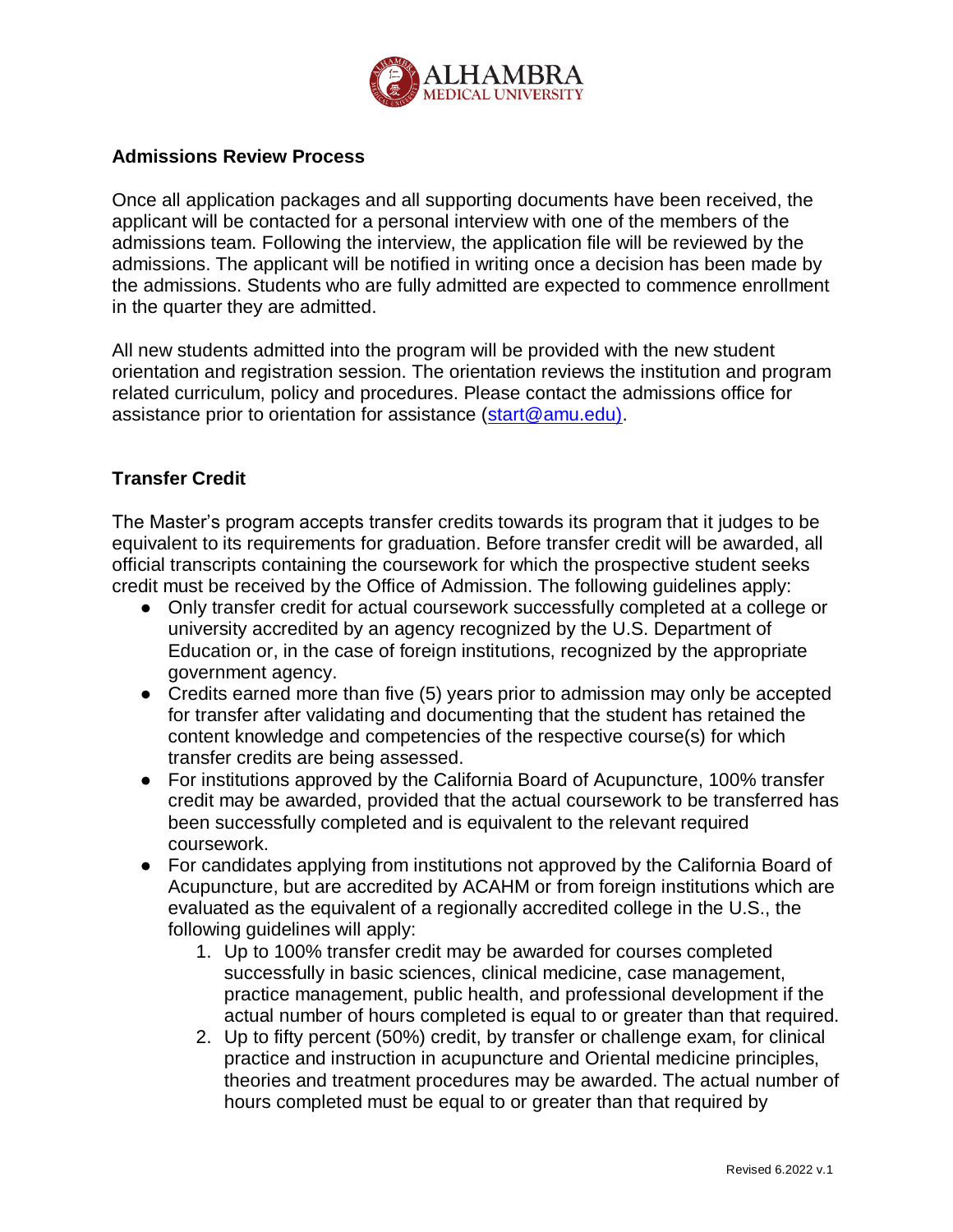

Alhambra Medical University. At least 50% of the course hours in the above individual subjects must be taken at Alhambra Medical University.

After a careful course-by-course evaluation of the contents of the Official Transcript(s), a written evaluation will be sent to the student indicating what coursework will be applied as transferable credits against the graduation requirement, and the entire record of the evaluation and award of the student's transfer credit will be included in the student's academic file.

Initial transcript evaluation for transfer credits performed is free. A \$100 per course transcript evaluation fee applies after full admission or two quarters of enrollment. Under Title 5. Education Division | 7.5. Private Postsecondary Education | Chapter 3. Institutional Operating Standards | Article 2. Admissions and Academic Achievement Standards | 5 CCR § 71770| § 71770. Admissions Standards and Transferred Credits Policy.

(2) No more than 20% of graduate semester units or the equivalent in other units awarded by another institution may be transferred for credit toward a Master's degree. An institution may accept transfer credits only from the institutions of higher learning described in subsection (1)(A).

(3) No more than 30 graduate semester credits or its equivalent awarded by another institution may be credited toward a doctoral degree.

"This subdivision does not apply to graduate programs that lead to a profession or an occupation requiring state licensure where the licensing agency has a regulation permitting a different standard."

## **Tuition and Fees**

Master's program didactic course tuition: \$160 per Unit Master's program clinical internship tuition: \$12 per hour Estimate total tuition (Master's program): \$47,710 **\*Please see detail of tuition and fees in the program catalog**

Estimate Cost of Living for Studio or single bedroom apartment near the school is approximately \$1200/month.

#### **Financial Aid Eligibility**

Eligibility is determined by federal and state regulations and university policy. The amount of your financial aid is determined by subtracting the family contribution from the estimated cost of attendance. You may qualify for both Pell Grant and Federal Direct Loans. Students must complete the Free Application for Federal Student Aid (FAFSA) in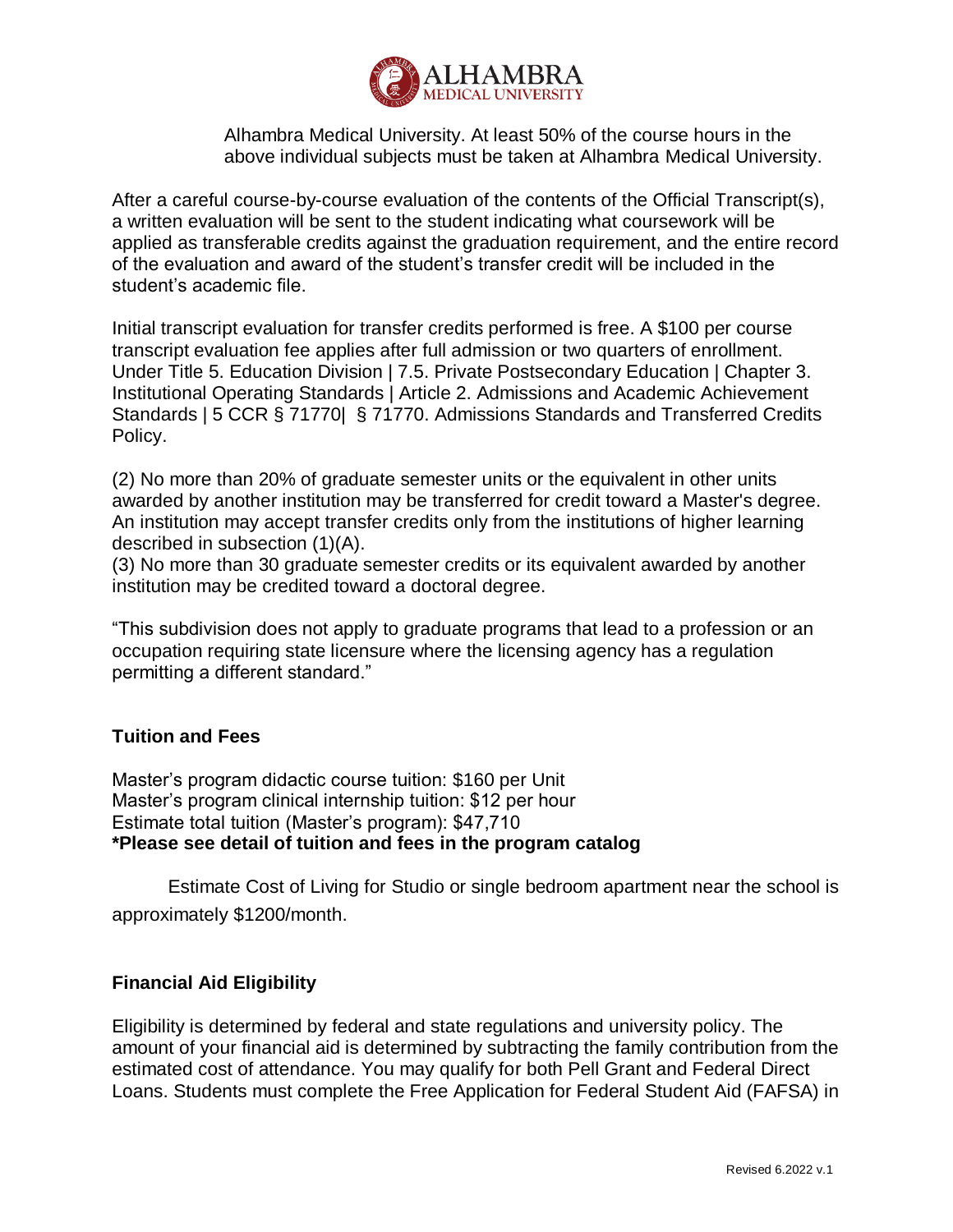

order to determine their eligibility for Federal financial aid. For more information on applying for Federal student aid, go to http://www.fafsa.ed.gov/.

To apply a Federal Financial Aid, student required to meet the following:

- Be a US Citizen or eligible non-citizen.
- Have a valid social security number.
- Register with Selective Service (if required)
- Maintain Satisfactory Academic Progress Requirements
- Have no defaulted loans or owe any grant repayment.
- Not participate in the sale or possession of drugs while receiving federal student aid.

## **Length of Program**

The maximum time a student has to complete this four year program is six years (24 quarters). All students in attendance at Alhambra Medical University must maintain a quarter-to-quarter, as well as a cumulative minimum GPA of 2.0 and passing at least 67% of the registered courses. The course work shall extend over a minimum of 3 academic years or 12 quarters, with the average units earned per quarter of 12 for full time students and 6 for part time students. In addition, all students will also have to pass the institutional exams conducted by AMU. AMU institutional exams include Level 1 Entrance Exam, Level 1 Exit Exam, Level 2 Exit Exam, and Level 3 Exit Exam.

**\*Please see detail in the Satisfactory Academic Progress (SAP) information in the program catalog.**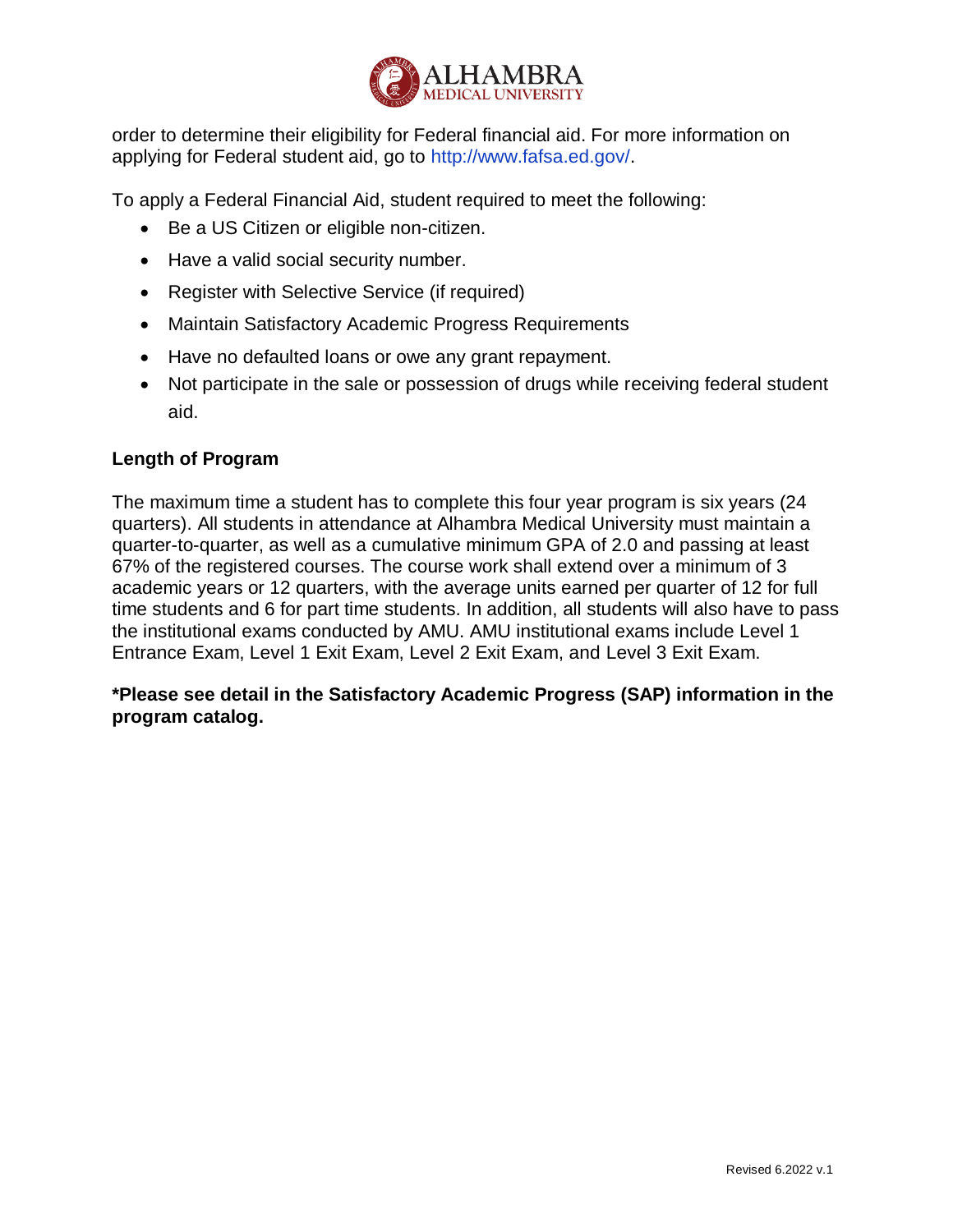

## **Coursework**

| <b>Didactic Curriculum</b> |                                     | <b>Units</b>   | <b>Hours</b> |
|----------------------------|-------------------------------------|----------------|--------------|
|                            | <b>Basic Sciences</b>               | 36             | 360          |
|                            | <b>Traditional Chinese Medicine</b> | 39             | 390          |
|                            | Acupuncture                         | 27             | 270          |
|                            | <b>Herbal Medicine</b>              | 45             | 450          |
|                            | <b>Adjunctive Therapies</b>         | 9              | 90           |
|                            | <b>Western Medicine</b>             | 27             | 270          |
|                            | <b>Professional Development</b>     | 27             | 270          |
|                            | Electives                           | 6              | 60           |
|                            | <b>Total Didactic</b>               | 216            | 2,160        |
| <b>Clinical Curriculum</b> |                                     |                |              |
|                            | Orientation and Herbal Dispensary   | $\overline{4}$ | 80           |
|                            | <b>Clinical Observation</b>         | 6              | 120          |
|                            | <b>Assisted Practice</b>            | 16             | 320          |
|                            | <b>Guided Practice</b>              | 22             | 440          |
|                            | <b>Total Clinical</b>               | 48             | 960          |
| <b>Total Curriculum</b>    |                                     | 264            | 3,120        |

These credit requirements are over and above the 60 semester credits required for admissions. A credit hour is 50 minutes of instruction per week for a specified 10 week instructional quarter term. Clock to Credit Hour Conversion is quarter credit is granted for each:

- 10 hours of classroom contact plus appropriate outside preparation or the equivalent;
- 20 hours of supervised clinical instruction plus appropriate outside preparation; and
- 30 hours of clinical externship or independent study.